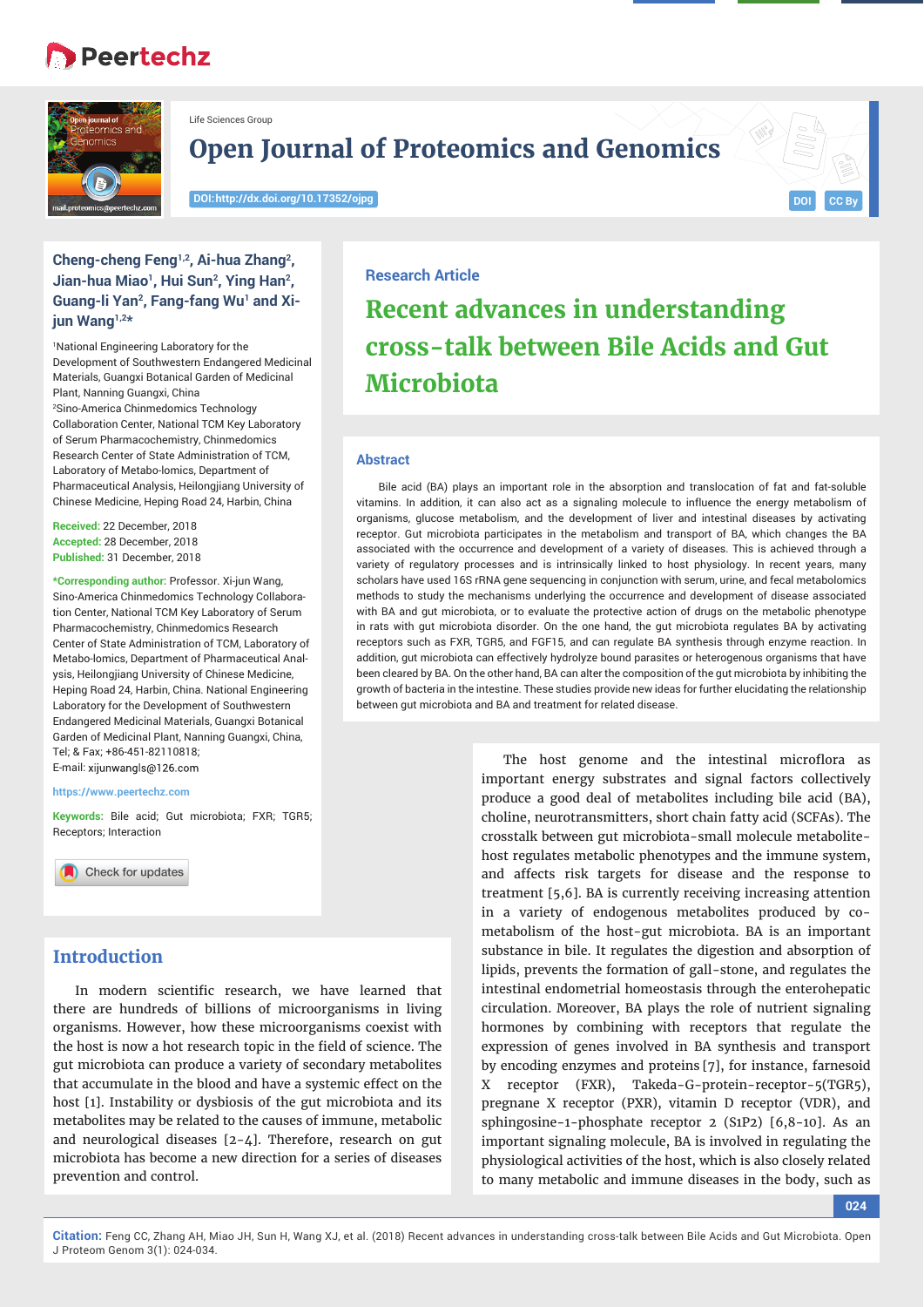obesity, type 2 diabetes, inflammation, liver and intestinal disease [5,11].

Even if the concentration of these small molecules produced in the host blood can reach the same level as the drug, which microorganisms are clearly controlling this metabolic process to regulate the production of these secondary metabolites, and thus affecting the host still needs further research [1]. At present, studies have confirmed that the metabolism of BA is affected by the metabolism of gut microbiota that is an important factor affecting BA absorption and signaling pathways, thus acting on host metabolism, such as obesity, lipid metabolism, diabetes, liver disease, intestinal mucosal function, colon cancer and cardiovascular are related to BA metabolism and BA signal regulation [711,12-18]. Therefore, this paper reviews the understanding cross-talk between bile acids and gut microbiota.

#### **Enterohepatic circulation of bile acid**

BA is an amphiphilic steroid molecule synthesized from cholesterol [19]. There are two ways to synthesize bile acid. The main pathway for the bile acid synthesis is mediated by Cholesterol 7 alpha-hydroxylase (Cyp7a1) that is a ratelimiting enzyme, and a small part (3%~18%) of the BA pool is synthesized through alternative pathway catalyzed by sterol 27-hydroxylase (Cyp27a1) and oxysterol and steroid 7-alphahydroxylase (Cyp7b1) [20], which is shown in figure 1. What significant to realize is that bile acid metabolites between rat/mice and humans differ due to rodent specificity; the conversion of hydrophilic muricholic acid (antagonists of FXR) to hydrophobic chenodeoxycholic acid (agonists of FXR) [21].

In the liver, primary BA is conjugated to glycine (taurine in rat/mice) at the C24 position by BA-CoA amino acid N-acetyltransferase (BAAT) and BA-CoA synthase (BACS). Furthermore, bile acid can also be glucuronidated by UDP -glucuronosyltransferases, or sulfotransferase by SULT2A1-mainly in human-or SULT2A9-mainly in rat/mice. And then, bile acid is secreted into the bile canaliculi with the help of the BA transporters MDR1A and MRP2 and the bile salt



export pump (BSEP). Bile acid flows through the biliary tree along with the bile into the gallbladder. enteroendocrine I cells secrete cholecystokinin (CCK) to induce gallbladder contraction after eating, which leads to bile enters the duodenum [22].

In the intestine, BA activates pancreatic lipase and forms micelles containing dietary fat and lipophilic vitamins (A, d, E and K). The gut microbiota converts primary BA to secondary BA. The vast majority of bile acid leaves the liver in the conjugated form, and they are uncoupled and further metabolized by gut microbiota in the small intestine [23-25]. In the intestinal cells at the end of the ileum, 95% of intestinal BA are actively reabsorbed through the apical-sodium-dependent BA transporter (ASBT/SLC10A2) and secreted by the heterodimeric organic solute transporters  $\alpha$  and  $\beta$  (OST  $\alpha/\beta$ ) at the basolateral membrane. The absorbed BA return to the liver through portal veins and the superior mesenteric, in which active transporters in the sinusoidal membrane of hepatocytes(OATP, OAT,mEH, NTCP) clear them [26]. Unabsorbed 5% intestinal BA can be unbound by the intestinal microbiota and lost into feces or passively reabsorbed in the colon. The enterohepatic circulatory system is a highly effective physiological system for the human which can not only maintain the energy balance of the organism, but also facilitate the absorption and digestion of nutrients [27].

### **Signal regulation of bile acid synthesis, transport and metabolism**

BA not only improves the absorption of fat-soluble nutrients, but also regulates many metabolic processes, including lipids, glucose, and energy homeostasis, by means of specific diacidactivated nuclear and membrane-bound receptors. These receptors regulate the expression of genes encoding enzymes and proteins to control the synthesis and transport of bile acids [28]. FXR is a important regulator of bile acid enterohepatic circulation and homeostasis, and it has high expression levels both in the intestine liver [29]. FXR modulates the expression of genes taked part in the transport and synthesis of bile acid and can be combined with a variety of highly effective endogenous BA and their conjugates. Accumulation of a mass of of toxic bile acids may lead to liver damage and inflammation and cholestatic liver disease. Therefore, BA synthesis is strictly regulated by BA that return to the liver cells from the ileum to restrain the transcription of the CYP8B1 gene and the Cyp7a1 gene through two mechanisms. In the liver BA binds to FXR, which in turn activates Shp to then inhibit their own synthesis in the liver and uptake in the ileum. In the intestine, BA activates FXR to induce fibroblast growth factor 15 (FGF15) which circulates to the liver to inhibit Cyp7a1 gene and CYP8B1 gene transcription by activating membrane FGF receptor  $\Delta$  signaling [30-3 $\Delta$ ]. Recent studies have shown that the MAF bZIP transcription factor G MAFG)was the target of FXR. It provides negative feedback regulation of enterohepatic by FXR for bile acid synthesis and is a key transcriptional inhibitor of bile acid synthesis and metabolism [35]. FXR in the ileum controls the BA absorption from the small intestine to the portal vein by inducing ASBT (SLC10A2) that transports BA into epithelial cells, bile acid binding protein (I-BABP) that

**025**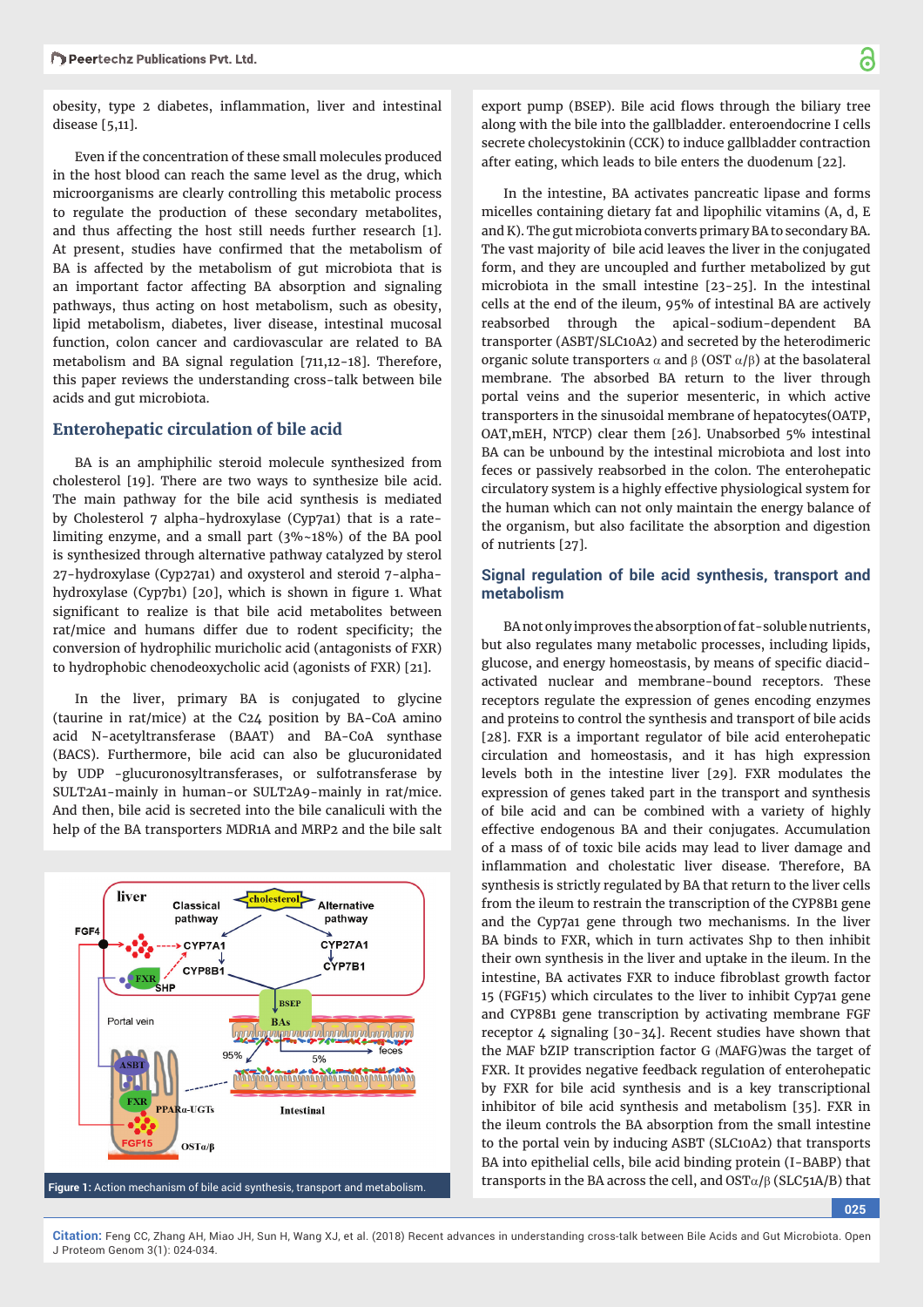transports BA into the portal blood [37]. But when the ileal FXR signal is selectively activated, the mRNA levels of these genes increase [37]. There was a study that had established a method combining liquid chromatography mass spectrometry (LC-MS) with ileal and hepatic RNA-Seq analysis and complementary histopathological assessment, which demonstrated that TCDD increases levels of secondary bile acids in serum and disrupts feedback inhibition induced by bile acids, and conjugated secondary bile acid levels in the liver including GDCA and TLCA by inhibiting the FXR signaling pathway [38]. Increased levels of liver TLCA and other hydrophobic bile acid may cause hepatotoxicity by inducing bile duct proliferation and impairing bile flow that altered primary and secondary bile acid profiles. Bile acids and FXR can also affect sepsis by controlling NLRP3 inflammasome. Bile acids, the danger-associated molecular patterns (DAMPs), can activate both signal 1 and 2 of the NLRP3 inflammasome in inflammatory macrophages. The NLRP3 inflammasome is negatively regulated by FXR through physical interaction between caspase 1 and NLRP3 [39].

Fibroblast growth factor 15 (FGF15), an enterokintic, can participate in many metabolic processes in the organism. Studies had shown that ileal FXR activation promoted FGF15 (human FGF15 orthologs) derived from the intestine and can act on the liver gene transcription in mice [40]. What had been found was that secondary bile acid (TDCA) played the very important role in increasing ileal Fgf15 gene mRNA levels in mouse experiments [41].

Takeda G-protein coupled receptor-5 (TGR5), a G proteincoupled receptor, is an important factor in maintaining glucose homeostasis [42]. In contrast to FXR, TRG5 is mainly activated by some secondary bile acid. BA activates PKA kinase through the TGR5 receptor and directly phosphorylates the serine at position 291 of NLRP3, leading to ubiquitination of NLRP3, which plays an important role in inhibiting the activation of NLRP3 inflammatory bodies. At the same time, this molecular mechanism may also be involved in the pathogenesis of inflammatory diseases caused by the excessive activation of certain NLRP3 inflammatory bodies [43]. TGR5 signaling induces GLP-1 secretion from intestinal L cells to enhance pancreatic and liver function, and increase glucose tolerance in obese mice [44,45]. TGR5 also responds to ligands for bile acids in the liver [46]. When TGR5 is activated, circulating AMP and associated downstream effects increase [47]. Feeding Colesevelam changes the effect of fecal bile acid on TGR5 signaling, which is beneficial to increase the expression of GLP-1 in the colon and increase its level in the portal vein blood, and may help to improve cholestatic liver injury in Mdr2-/- mice [48]. Recently, TGR5 was identified as associated with rapid induction of hepatic steatosis and bile acid synthesis in mice [49]. Studies havd also shown that TGR5 promoted browning of adipose tissue [50]. In addition, the latest reports indicated that bile acid mediated the expression of TGR5 and FXR receptor signals, which reduced the incidence of cardiovascular disease [51].

#### **Regulation of gut microbiota on bile acid**

BA is a digestive juice secreted by the liver to help break down fat. The gut microbiota can mediate the conversion of primary BA to secondary. Blood from the gut passes through the liver and brings in metabolites from gut bacteria, which account for 70% of the liver's blood supply. The liver bile acid balance is affected by intestinal bacterial metabolism [52].

Liver enzymes and bacterial enzymes are involved in a wide variety of bile acid synthesis. Microorganisms involved in bile acid synthesis increase the diversity of bile acid by dehydroxylation of conjugate dehydrogenation and acidification reaction. Bacteroides and Lactobacillus increase the expression of bile salt hydrolase (BSH) by catalyzing the separation of early bile salts to release primary bile acid [53]. In addition, some bacteria containing hydroxysteroid dehydrogenase can mediate bile salt oxidation and isomerization [54].

Gut microbiota regulates bile acid synthesis through enzyme reactions. Antibiotic treatment inhibits the expression of FGF15 and upregulation of CYP7A1. What has also been found was that the expression levels of some enzymes, including CYP7A1 and CYP27A 1, were reduced in sterilized mice compared to normal mice [55]. Antibiotic treatment may change the structure of the intestinal microflora, thereby altering the bile acid composition in the intestine to inhibit FXR signaling in the ileum. Elimination of commensal flora with non-absorbable antibiotics decreased the expression of Cyp7a1 in the liver of mice and inhibited alcoholic liver disease, suggesting that intestinal bacteria modulate bile acid synthesis, which is consistent with the above findings [56]. The BSH released by the gut bacteria acts on the amide bond of the bile salt and reacts to produce glycine or taurine as well as free bile acid; the gut bacteria can further catalyze the dehydroxylation of free cholic acid. It has been reported that BSH is commonly found in Bacteroides, Clostridium, Bifidobacterium, Lactobacillus and Enterococcus [57]. However, different strains have different BSH activities. For example, L. helveticus and L. fermentum (yeast) can only dissociate taurine bile salts and cannot dissociate glycine bile salts. BSH in microorganisms may have the ability to recognize steroids and amino acids. In addition, it has been reported that the addition of BSH-active bacterias can effectively reduce serum and cholesterol levels in mice and dogs [58]. HFD-induced mice treated with antibiotics or tempol modified their microbiota resulting in a reduction in poor metabolic phenotypes, which was due to decreased activity of BSH and decreased levels of Lactobacillus. A decrease in BSH leads to an increase in taurine-beta-murichic acid (T-beta-MCA) levels that is a potent FXR antagonist and a substrate for BSH [59]. A study further showed that antibiotics interfere with intestinal microflora, which can increase the content of FXR receptor antagonist (T- $\beta$ -MCA) and thus inhibit the FXR receptor [60].

BA plays a key role in the pathological development of inflammatory bowel disease (IBD). The signal of intestinal peroxisome proliferator-activated receptor alpha PPAR $\alpha$ -UDP-glucuronosyltransferase (PPAR $\alpha$ -UGTs) is an important determinant of bile acid homeostasis. Colitis induced by dextran sulfate sodium (DSS) caused accumulation of BA in inflamed colon tissue by activating PPAR-UGTs pathway. UGT accelerated the elimination of metabolism of BA, thereby reducing their intracellular levels in the small intestine.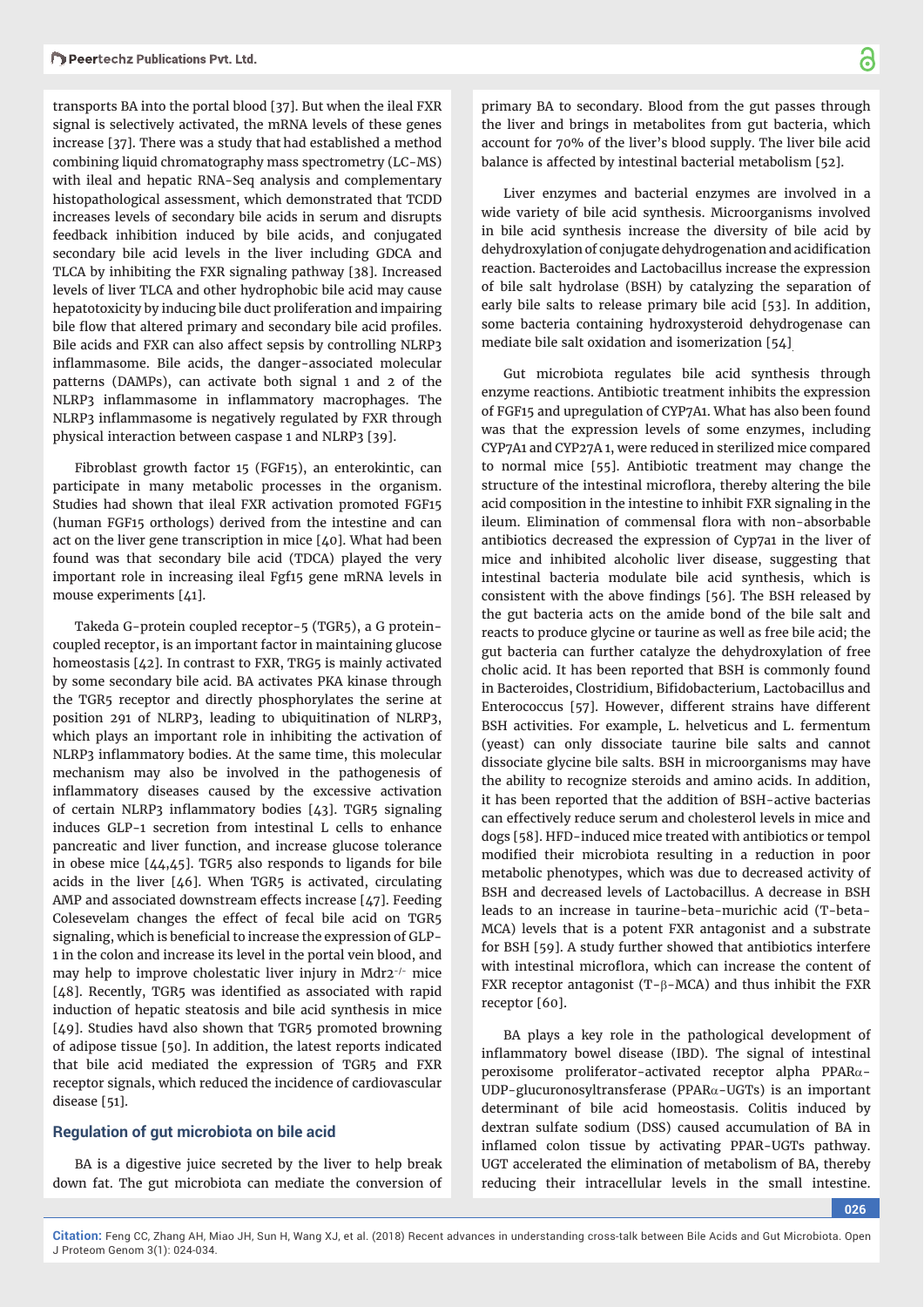Decreased intracellular BA inhibited FXR-FGF15 signaling, leading to upregulation of liver CYP71, there by promoting new bile synthesis. The researchers demonstrated that knockout of PPAR and treatment with recombinant FGF19 (rodent FGF15) significantly ameliorated colitis induced by DSS [61].

Intestinal dysbacteriosis can alter bile acid in the intestine and can also be associated with many diseases [62]. At present, the criticality of gut microbiota in host homeostasis and in the pathogenesis of intestinal barrier dysfunction and metabolic diseases such as cancer, type 2 diabetes (T2D), nonalcoholic fatty liver and even mental disorders is recognized [63-65]. There is growing evidence that intestinal flora can exacerbate the development of NAFLD in various animal and human [66,67].

Host-microbe metabolic interactions have a significant effect on heterologous metabolism [68]. Clayton et al. had demonstrated that metabolic interactions in the intestinal microflora led to alteration of major heterogeneous organisms metabolize cytochrome enzymes and cholic acid metabolites [69]. In another study, the gut microbiota was identified to promote the positive effects of cold on obesity through mechanisms involved in producing conjugated bile acid and AMPK activation [70]. Cold exposure can also result in changes in the bile acid composition, including an increase in secondary BA, and the transfer of gut microbiota reduces dietinduced obesity in sterile mice [71]. A study had shown that morphine-induced intestinal metabonomics changes gradually with different changes in individual metabolites. Differential changes in intestinal metabonomics may reflect changes in the gut microbiota, which was conducive to the host's response after morphine treatment. The cross-correlation between the gut microbiome and the metabolome suggests an association between bacterial communities and functional metabolites [72].

Recently, researchers have discovered that bile acids that can be altered by bacteria that live in the large intestine can inhibit the growth of C. difficile, a harmful bacteria that can cause pain or even death in the body. The use of special antibiotics can cause high-risk bacterial infections in the body. The investigators observed differences in intestinal contents between mice before and after treatment with a variety of different antibiotics, identified 26 differential primary bile acids and secondary bile acids, and determined their concentrations. The researchers found that in a healthy intestinal environment, normal intestinal bacteria produce secondary bile acids to block the growth of C. difficile; and when these bacteria do not exist after antibiotic therapy, these C. difficile will grow quickly 55. The study of how the spores of C. difficile interact with the microbial community provides a new idea for the mechanism of gut microbiota regulation of BA. With further research, new therapies for Clostridium difficile can be developed and proposed reasonable advice on the use of antibiotics.

In recent years, beige fat has attracted more and more attention in the field of obesity research. The liver and gut microbiota promote the conversion of white fat to beige fat

by secreting bile acids. In the blood, BA accumulation and its interaction with the TGR5 receptor can alter the metabolic function of white fat cells. Not only is the color of the cells affected, but BA also increased the number of mitochondria in the new fat cells, indicating that these newly transformed beige fat cells have higher levels of energy metabolism, and BA analogs also cause lipolysis. Letting fat cells use fatty acids as their primary fuel source is the first step in fat degradation in the body. "The role of bile acids is not only to promote digestion, but when the concentration of bile acids in the blood reaches a certain level, fat burning and calorie production in humans/animals will increase, thereby better maintaining body temperature and promoting metabolism. With the direct link between bile acids and fat loss, people have a new intervention strategy for obesity treatment [73,74].

Studies by a research group have shown that metformin increases the level of GUDCA by inhibiting the BSH activity produced by Bacteroides fragilis. Further mechanistic studies have revealed that GUDCA is an endogenous antagonist of human farnesoid X receptor FXR and has potential therapeutic effects on type 2 diabetes. Metformin exerts a hypoglycemic effect through the intestinal tract Bacteroides-Bile acid GUDCA-intestinal FXR metabolic axis. This study analyzed the remodeling effect of metformin on intestinal flora and its metabolites; explored the target of colonic flora in the host and its function; and suggested that bile acid GUDCA and intestinal FXR can be used as a treatment for obesity. A new target for related metabolic diseases [75].

Increased amounts of certain intestinal metabolites such as DCA, TCA, TLCA and TCNCA promote the development of liver tumors [76]. High fat diet (HFD) feeding leads to changes in the gut microbiota of mice. The microbiome promotes cancer by emitting certain signals that alter the microenvironment, and liver stellate cells are important sensors for these signals. The researchers also identified a specific intestinal bacterial metabolite: carcinogen deoxycholic acid (DCA) is a trigger for SASP. Inhibition of DCA production can inhibit liver cancer in obese mice, and treatment with antibiotics in mice with a high-fat diet containing DCA can lead to a surge in liver cancer. It also promotes the formation of colon and esophageal cancer, especially in the case of obesity [77,78]. An increase in the amount of bile acids, such as DCA, TCA, TLCA and TCDCA, promotes the development of liver tumors [79,80].

In the gastrointestinal tract, destruction of the enterohepatic circulation of hepatic bile acids is a cause of inflammation in the liver. Intestinal symbiotic bacterial metabolites play an important role in regulating gastrointestinal barrier function through pregnane X receptor (PXR)-dependent TLR4 signaling [81]. BA promotes the expression of pro-inflammatory cytokines such as  $IL1\beta$  and TNF, thereby inhibiting the transcription of FXR target genes [82]. The down-regulation results in the transfer of bile acids from the intestinal cells back to the portal vein via the IBABP and  $OST\alpha OMS\beta$  complex. Therefore, bile acids are accumulated in the intestinal mucosa [83]. Patients with liver diseases such as fibrosis, HCC and cirrhosis frequently manifest intestinal disorders characterized by BSH rich bacteria, pro inflammatory, a major elevation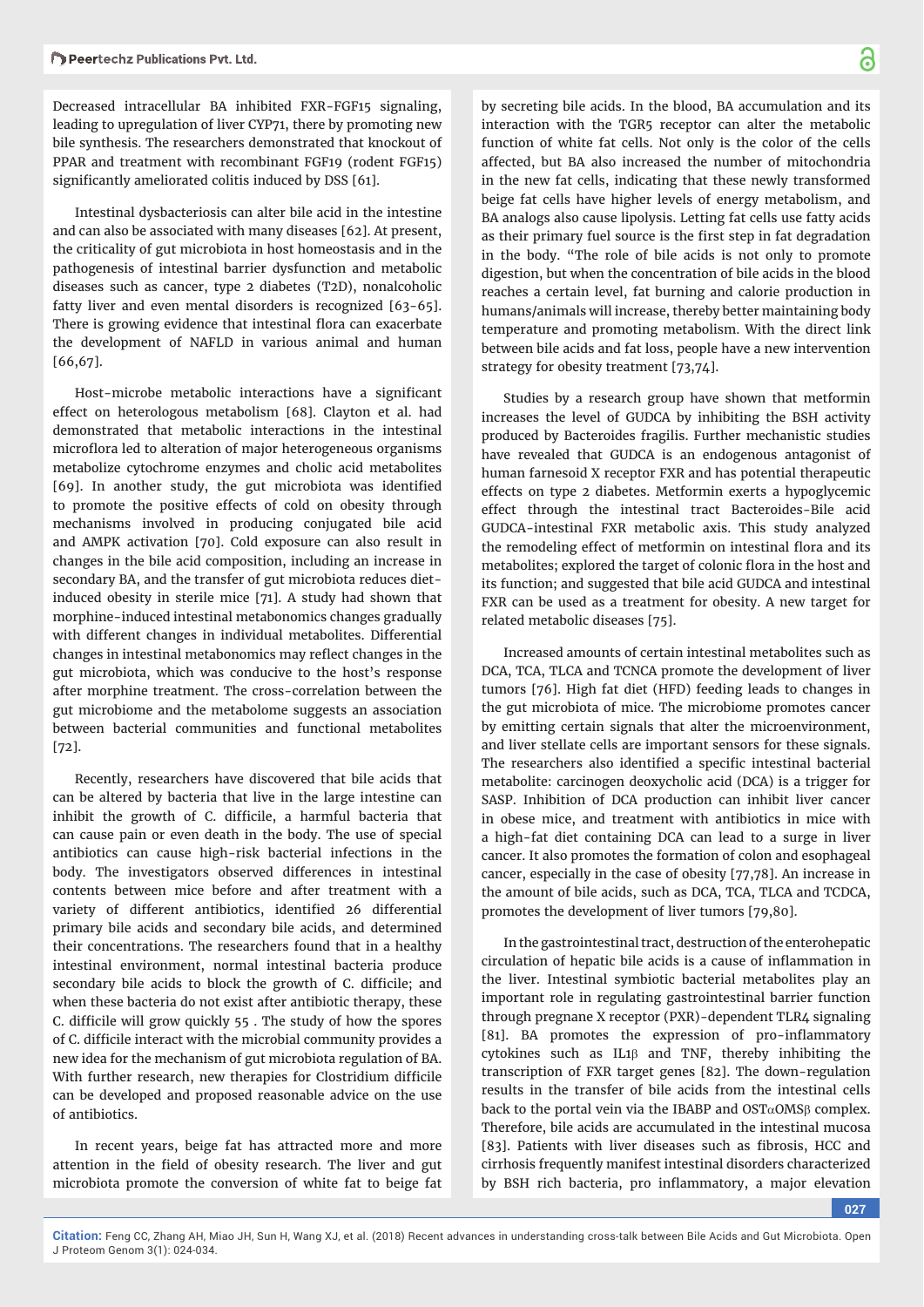of aerobic enterobacteria that Can promote the production of secondary bile acids, including the genera Enterococcus, Enterobacter and Clostridium [84]. In contrast, In contrast, patients with intestinal diseases typically exhibit intestinal disorders characterized by decreased microbial diversity and reduced bacterial abundance at the phylum Firmicutes. For example, Faecalibacterium prausnitzii causes a decrease in secondary bile acid levels and an increase in conjugated bile acids in the intestine [85-87]. These microbial populations induce bile acid profile changes, which may further result in decreased FXR activity, increased bile acid content in hepatocytes and intestinal mucosa, and decreased expression of liver BSEP, OST $\alpha$  OST $\beta$  complexes in the liver and intestinal [83,88].M oreover, the use of probiotics to alter gut microbiota characteristics increases excretion of bile acids in feces and promotes the synthesis of bile acids in the liver of mice, the mechanism of which involved reducing the reabsorption of bile acids from the ileum and inhibiting the FXR-FGF15 axis of the intestine-liver, suggesting that dysplastic probiotics can reverse abnormal bile acid metabolism [89].

Gut microbiota participates in the regulation of nutrient hormone signaling processes regulated by bile acids [90]. Microbiota can regulate BA by activating FXR [91]. As previously reported, reduction of FXR signaling may be due to inhibition of Abcb11. Abcb11 has been identified as a target gene for FXR, which delivers newly synthesized primary bile acids from liver to the bile canaliculi [92]. This is detrimental to bile collection in the gallbladder, which leads to accumulation of bile in the liver cells and eventually spillovers to sinusoidal blood. Acarbose consumes Bacteroides in the gut microbiota and increases the relative abundance of bifidobacteria and lactobacilli, which alters the relative abundance of microbial genes involved in bile acid metabolism, and thereby changes the bile acid profile in plasma and feces. The level of unconjugated BA in the plasma of patients with type 2 diabetes (T2D) who have not receive acarbose treatment, the ratio between primary BA and secondary BA increases after treatment, which enhances FXR activity in the body and alters the fecal BA profile, leading to reduced internal lipid absorption and reduced hyperglycemia [93-95]. Insufficient expression of FXR in intestine of mice is resistant to insulin resistance, NAFLD and obesity induced by HFD, which confirms the possibility that intestinal FXR is associated with the development of metabolic diseases. HFDfed mice were given Glycine- $\beta$ -muricholic acid (Gly- $\beta$ MCA) a potent intestinal FXR antagonist that is resistant to BSH, to simulate the effects of changes in the mimic microbiota on HFD-induced metabolic diseases. The study have shown that  $Gly-\beta-MCA$  reduces the poor metabolic phenotype due to lower serum ceramide. Intestinal FXR deficiency in mice also leads to a decrease in serum ceramide, a adaptation to metabolism and resistance to HFD-induced metabolic diseases, which can be reversed by injection of C16:0 ceramide. Due to the role of endogenous hepatic FXR agonists, its target genes related to ceramide synthesis in the ileum of mice are activated, which are inhibited by a decrease in serum ceramide when  $Gly-\beta-MCA$  is controlled. It shows that Ceramide produced in the ileum under FXR management is associated with metabolic diseases [96]. Jiang has demonstrated that it is possible to intervene in the

development of NAFLD associated with the gut microbiota by inhibiting the intestinal FXR-ceramide axis, which correlates the microbiome, nuclear receptor signaling and NAFLD [97]. Consequently, Gly- $\beta$ -MCA can inhibit FXR receptors in the intestine and prevent and treat fatty liver [98].

Lili Sheng et al. had showed that BA and FXR and related intestinal microbiota are concerned with differences of gender in metabolic diseases [99]. Gender differences in predicted microbiota function, insulin sensitivity, and steatosis induced by WD were attributed to FXR. The lack of FXR enriched Helicobacteraceae, Deferribacteraceae and Desulfovibrionaceae, which were accompanied by increased and serum lipids as well as  $\beta$ -muricholic acid and taurine-conjugated cholic acid in the liver. The FXR signal in the ileum can also modulate the composition of bile acid via enterobacterial-mediated degradation. Enterobacteriaceae enhance ileal FXR signaling by degrading (deconjugated) taurocholic acid (TCA) [100]. However, the specific role of evaluating individual bile acid is hampered by the fact that the conversion of bile acid occurs under the action of Enterobacteriaceae-mediated degradation, dehydroxylation, and amino acid binding in the liver and the rehydroxylation pathway [101]. Fexaramine, an entericrestricted FXR agonist that restores FXR activity in the small intestine of chronically fed mice, which protects mice from liver damage induced by alcohol. Although the metabolism of bile acids is slightly altered, fexaramine treatment stabilizes the intestinal barrier and significantly regulates liver genes that affect lipid metabolism. In conclusion, alcohol-related metagenomic alterations result in changes in the bile acid profile. Effective interventions modulate bile acid-FXR-FGF15 signaling and protected mice from liver alcohol-induced disease by regulating hepatic Cyp7al and lipid metabolism [102].

TGR5 that is expressed in a variety of tissues including intestine, gallbladder, liver, and brain is related to cAMP and determined to affect energy homeostasis, immune response, insulin secretion, inflammation and gallbladder relaxation [103-110]. In recent years, TGR5 has become a promising intervention target [111,112]. In the intestine, Tgr5 is activated by its specific agonist to protect intestinal barrier function and from inflammation, stimulate the gallbladder to refill, stimulate glucagon, such as peptide 1 (GLP-1) secreted from the intestinal secretion of cells, thereby stimulating insulin secretion from pancreatic cells [113,114]. In brown adipocytes, activated TGR5 stimulates thyroid hormones by inducing thyroid hormone deiodinase 2 (DIO2) to promote energy metabolism [115]. Secondary bile acids are potent activators of TGR5, such as DCA and LCA, which induce cAMP and activate protein kinase alpha signaling pathways [103,104]. Activation of TGR5 can maintain glucose homeostasis to attenuate hepatic steatosis and obesity in obese mice induced by diet [116]. Bile acid inhibited NLRP3 inflammasome activation via the TGR5-cAMP-PKA axis. Furthermore, studies in vivo have shown that bile acids and TGR5 activation blocked NLRP3 inflammasome-dependent inflammation, such as type-2 diabetes-related inflammation, lipopolysaccharide-induced systemic inflammation [117]. Activation of intestinal in the

**028**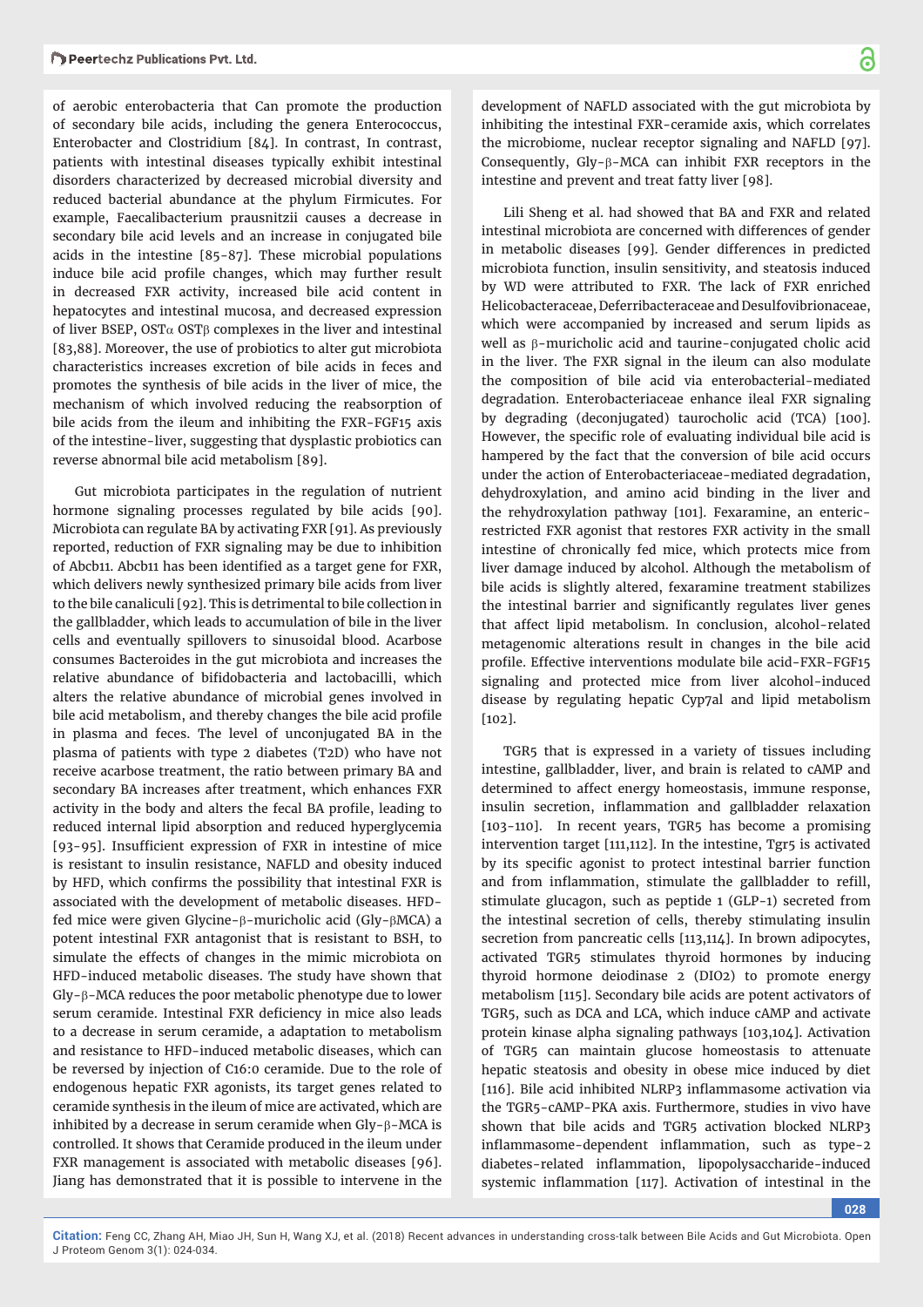intestine promotes elevated levels of LCA in the gut to affect bile acid metabolism. Simultaneously, the increased LCA activate TGR5 in the gut, follow which facilitates GLP-1 secretion from intestinal L cells to lead adipose tissue browning and regulate lipid and glucose metabolism in the liver [118]. The gastrointestinal FXR-gut microbiota-TGR5-GLP-1 axis is a key target for regulating intestinal bile acid receptor signaling to improve homeostasis and liver metabolism.

The fecal and mucosa-associated microbiota in animals and humans with alcoholic liver disease is also been altered [119-122]. Alcoholic fatty liver has been shown to be connected with elevated levels of bacterial choloylglycine hydrolase, which deconjugates intestine bile acids in mice by analyzing the gut microbiota and bile acid. Overexpression of the CYP7A1 protein reduces FXR activity in intestinal epithelial cells, which inhibits FGF-15 protein secretion. The total concentration of bile acids in the plasma is elevated, which is likely to cause hepatocyte death together with ethanol. Furthermore, consumption of symbiotic microbiota with non-absorbable antibiotics reduced the expression of Cyp7a1 gene in liver to reduce the incidence of alcoholic liver disease in mice, which suggested that the increase in bile acid synthesis is dependent on gut microbiota [123].

Taken together, the gut microbiota can participate regulation and metabolism of bile acids composition and metabolism, and affect the occurrence and development of diseases through regulation. In addition, the intestinal microflora can effectively hydrolyze the bound parasites or heterologous organisms that have been cleared by bile acid. Substances and promote activation of these substances or enterohepatic circulation .In addition, the intestinal microbial flora can also be very effective in the hydrolysis of bound parasites or heterologous substances in organisms that have been cleared by bile acid and promote the activation of these substances or enterohepatic circulation [124].

#### **Effect of bile acid on intestinal flora**

The relationship between bile acids and intestinal flora is not unidirectional. Bile acids can alter the structure of the intestinal flora by mediating bacterial growth and inhibiting the growth of other sensitive bacteria [90,91,125]. Taurine bile salts, a bile salt hydrolysate,can inhibit a certain dose of C. difficile (C. difficile) toxins, thereby effectively avoiding damage to colonic epithelial cells [126]. Intestinal purification can stabilize the intestinal barrier, prevent excessive growth of intestinal bacteria and bacterial transfer to the liver [127]. Bile acid act as a detersive agent, which can destroy the bacteria's cell membrane and exert a bacteriostatic effect directly, and can indirectly affect the gut microbiota through FXR [91]. FXR knockout mice exhibit higher bacterial density and impaired epithelial barrier integrity in the ileum [128]. HFD-induced mice knocked out of FXR, rather than wild-type control mice, increased the amount of Phylum Firmicutes and reduced Bacteroides levels [129]. Increased hydrophobicity of bile acid can lead to increased antigen and bacterial translocation in the intestine, resulting in the development of diseases such as cholelithiasis, inflammatory bowel disease, and colon

cancer [130]. When feeding bile acid, complex and significant changes were observed in the intestine. In general, bile acid affect the gut microbiota diversity and regulate the structure of gut microbiota. Islam et al. had demonstrated that the intake of moderate amounts of bile acid  $(0.00125 \text{ mol/L})$ and high bile acid (0.005 mol/L) caused changes in the gut microbiota, in particular the significant expansion of the genus Mycobacteria [131]. The response of the gut microbiota to cholic acid differed from that of feeding for 50 days, possibly due to differences in dose and exposure time. In addition, there seems to be a difference in the response of gut microbes to bile acid. Metabolic pathway associated with bile acids is one of the most relevant pathways involved in antibiotic-induced dysregulation of the gut microbiota. Cholic acid, deoxycholic acid, and chenodeoxycholic acid were observed in the fecal samples of rats with dysbacteriosis in the intestine. After CSGS treatment, all derivatives of the bile acid metabolites were corrected, explaining that bile acid metabolism involves dysregulation of the gut microbiota [132]. In another study, colesevelam promotes bile acid excretion through feces and conversion to secondary bile acids, while liver and biliary BA components change to hydrophilic BA.The expression of ileal FGF15 is eliminated by colesevelam to stimulate the secretion of GLP-1 from enteroendocrine l-cells and attenuates liver and bile duct injury in Mdr2-/- mice. Microbiota analysis showed that the level of the phylum  $\delta$ -Proteobacteria was increased and Clostridiales was transformed into Lactobacillus within the phyla Firmicutes after colesevelam treatment [133]. In addition, bile acid has been shown to mediate host resistance to Clostridium infection. The reduction of primary and secondary bile acid in the intestinal tract after morphine treatment is associated with an increase in pathogenic intestinal bacteria such as Enterococcus faecalis. Bile acid was negatively correlated with enterococci and erysipelas, but positively correlated with Bacteroideae [134].

#### **Conclusion and future development**

Bile acids can act as important signaling molecules through different cell signaling pathways and nuclear receptor to regulate glucose, lipid and energy metabolism. Bile acid disorders can lead to a variety of disease states, including metabolic diseases such as diabetes, gastrointestinal diseases, liver diseases, and inflammation and cancer. This review highlights the signaling and regulation involved in bile acid synthesis and metabolic pathways. In addition, the interaction between bile acids and the gut microbiota is also discussed.

Recently, metagenomics and bioinformatics analysis have shown that the intestinal microbiota can regulate the synthesis and metabolism of bile acids, and also reveals that the regulation of gut microbiota can prevent or treat metabolic diseases associated with bile acids. Bile acids and their activated nuclear receptors (such as FXR) and membrane receptors (TGR5) are key therapeutic targets for related diseases. Regulating the gut microbiota to activate the tgr5-glp-1 signal is a new direction in the treatment of diseases such as NAFLD, diabetes and obesity.

In addition, individualized studies of gut microbiota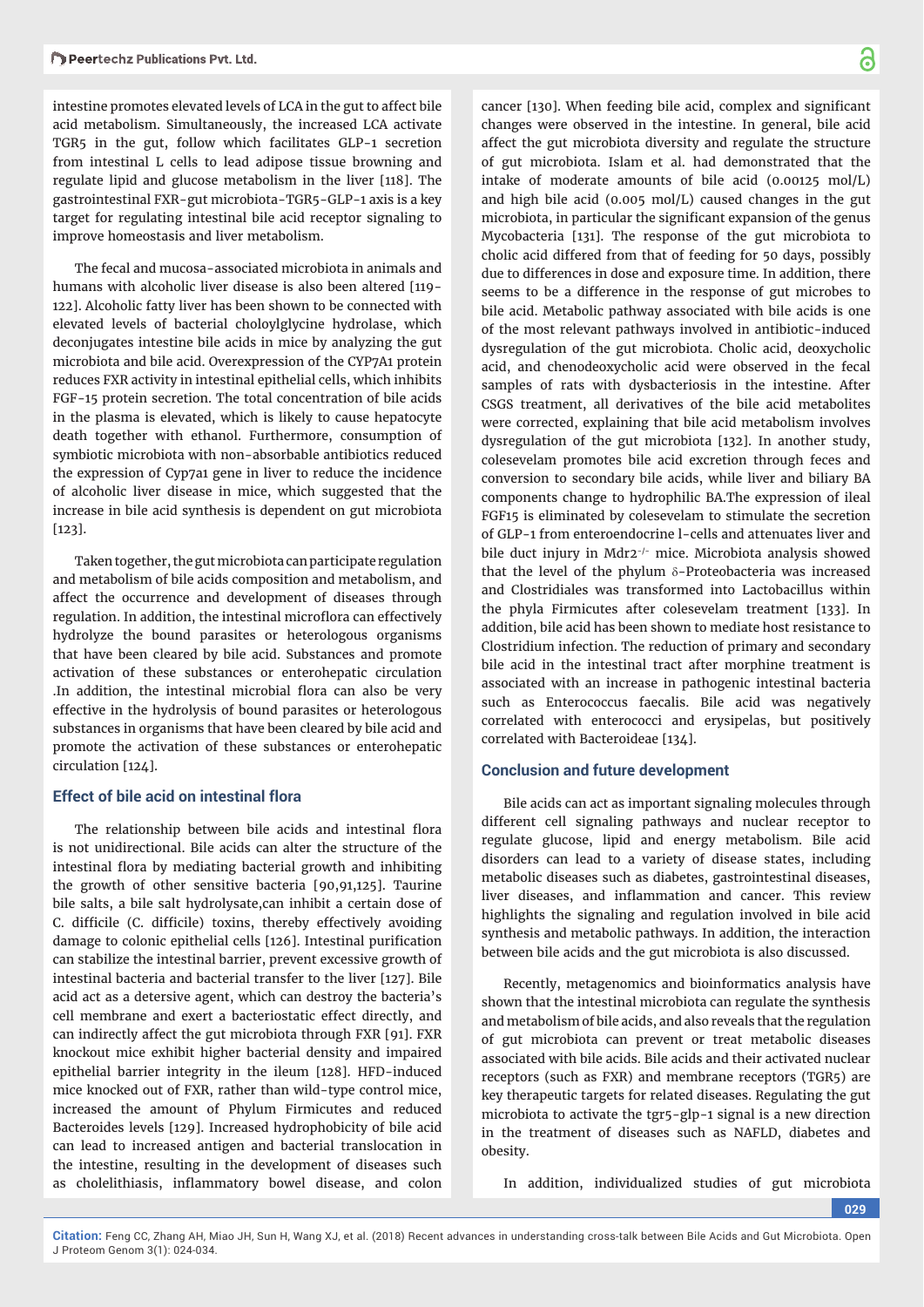also contribute to disease treatment. A study has found that the treatment of type 2 diabetes with acarbose depends on the composition of the gut microbiota before treatment. Compared with the predominant gut microbiota of Prevotella, those strains with high abundance Bacteroides had greater changes in plasma BA after acarbose treatment and improved metabolic parameters. Thus, the patient can be stratified based on the composition of the gut microbiota before treatment to facilitate a more rational customized treatment [99]. Another study suggests that probiotics or other means of preventing and treating metabolic disorders should be adjusted based on patient gender and other phenotypes (eg, microbiota and BA profiles) [99]. However, artificial disturbance of the gut microbiota or bile acid composition may cause side effects, such as affecting the enterohepatic circulation of bile acids or breaking the homeostasis in the organism, which needs further study.

Bacteria in humans and animals are subjected to environmental stress such as stomach acid and intestinal bile acids.Adaptation and tolerance to bile acid toxicity are key conditions for the survival of microbiota in the gut of humans and animals. Some bile acids, such as LCA, DCA, CDCA and TCNCA, may promote cancer or inhibit cancer because of their cytotoxicity, and the mechanism of action needs further discussion [52,132-136]. Prevention of bile acid toxicity by regulating the amount and type of bile acids in the liver and intestine will require a better understanding of the pathway of bile acid synthesis, transport and metabolism.

With the advent of new analytical tools and strategies such as metabolomics and metagenomics, the interaction between bile acids and gut microbiota and its regulation of diseaserelated signaling pathways are rapidly gaining insight. The regulation of bile acid profiles and gut microbiota presents new treatments for the treatment of metabolic and digestive tract diseases. There are still three core challenges to establish the relationship between gut microbiota-metabolite-host health and linkages at the molecular level. Firstly, analyze the biological activities of these metabolites, including their association with human diseases; secondly, identify the metabolic pathways that produce these metabolites; thirdly, use the analytical results to further combine genetic engineering and synthetic biology to reprogram these Metabolite produced by intestinal microbes. This strategy has great promise and clearly indicates the next direction in the study of these diseases. Due to the complexity of the bile acid signaling pathway and the complex metabolic interactions between the host and the gut microbiota, future research should understand bile acid-microbiota crosstalk and its effects on related diseases based on systems biology. Future research to prevent and treat disease may include identifying beneficial symbiotic microbiota and its key metabolites that drive the development of related diseases, especially inflammation and cancer.

## **Acknowledgments**

This work was supported by grants from the Key Program of Natural Science Foundation of State (Grant No. 81830110, 81430093, 81373930, 81673586, 81703685, 81302905,

81503386), National Key Subject of Drug Innovation (Grant No. 2015ZX09101043-005, 2015ZX09101043-011), TCM State Administration Subject of Public Welfare of (Grant No. 2015468004), Major Projects of Application Technology Research and Development Plan in Heilongjiang Province (GX16C003), TCM State Administration Subject of Public Welfare (Grant No. 2015468004), Specialized Research Fund for the Doctoral Program of Higher Education (20132327130001, 20122327120006), University Nursing Program for Young Scholars with Creative Talents in Heilongjiang Province (UNPYSCT-2015118, UNPYSCT-2016213), Young Talent Lift Engineering Project of China Association of Traditional Chinese Medicine (QNRC2-B06), Outstanding Talents Foundation of Heilongjiang University of Chinese Medicine (2018jc01), Doctoral Innovation Fund of Heilongjiang University of Chinese Medicine (2018bs02), Foundation of Heilongjiang University of Chinese Medicine (Grant no. 201209), University Nursing Program for Young Scholars with Creative Talents in Heilongjiang Province (UNPYSCT-2015118, UNPYSCT-2016213, UNPYSCT-2016212), Application Technology and Development of Youth Talents Project in Harbin (2014RFQXJ116), Chinese Postdoctoral Science Foundation (2017M621319b), Returned Oversea Scholars Program of Heilongjiang Province (2017QD0025), Natural Science Foundation of Heilongjiang Province of Chi na (QC2018117).

### **References**

- 1. Dodd D, Spitzer MH, Treuren WV, Merrill BD, Hryckowian AJ, et al. (2017) A gut bacterial pathway metabolizes aromatic amino acids into nine circulating metabolites. Nature 551: 648-652. **Link:** https://goo.gl/qUVYQu
- 2. Hall AB, Tolonen AC, Xavier RJ (2017) Human genetic variation and the gut microbiome in disease. Nature Reviews Genetics 18: 690-699. **Link:** https://goo.gl/HgJng6
- 3. Wang X, Zhang A, Wang P (2013) Metabolomics Coupled with Proteomics Advancing Drug Discovery toward More Agile Development of Targeted Combination Therapies. Molecular Cellular Proteomics 12: 1226-1238. **Link:** https://goo.gl/eTBXue
- 4. Zhang A, Sun H, Wang X (2014) Potentiating therapeutic effects by enhancing synergism based on active constituents from traditional medicine. Phytother Res 28: 526-533. **Link:** https://goo.gl/4QDpBF
- 5. Guo C, Xie S, Chi Z, Zhang J, Liu Y, et al. (2016) Bile acids control inflammation and metabolic disorder through inhibition of nlrp3 inflammasome. Science Foundation in China 45: 802-816. **Link:** https://goo.gl/FL7NYE
- 6. Hao H, Cao L, Jiang C, Che Y, Zhang S, et al. (2017) Farnesoid x receptor regulation of the nlrp3 inflammasome underlies cholestasis-associated sepsis. Cell Metabolism 25: 856-867. **Link:** https://goo.gl/RXbPgC
- 7. Zarrinpar A, Chaix A, Xu ZZ, Chang MW, Marotz CA, et al. (2018) Antibioticinduced microbiome depletion alters metabolic homeostasis by affecting gut signaling and colonic metabolism. Nature Communications 9: 2872. **Link:** https://goo.gl/RMS9rf
- 8. Chiang JY (2013) Bile acid metabolism and signaling. Comprehensive Physiology 3: 1191-1212. **Link:** https://goo.gl/dC6DBB
- 9. Copple BL, Li T (2016) Pharmacology of bile acid receptors: evolution of bile acids from simple detergents to complex signaling molecules. Pharmacological Research 104: 9-21. **Link:** https://goo.gl/vQfmgE
- 10. Donepudi AC, Boehme S, Li F, Chiang JY (2016) G protein-coupled bile acid receptor plays a key role in bile acid metabolism and fasting-induced hepatic steatosis. Hepatology 65: 813-827. **Link:** https://goo.gl/ydr6uA

**030**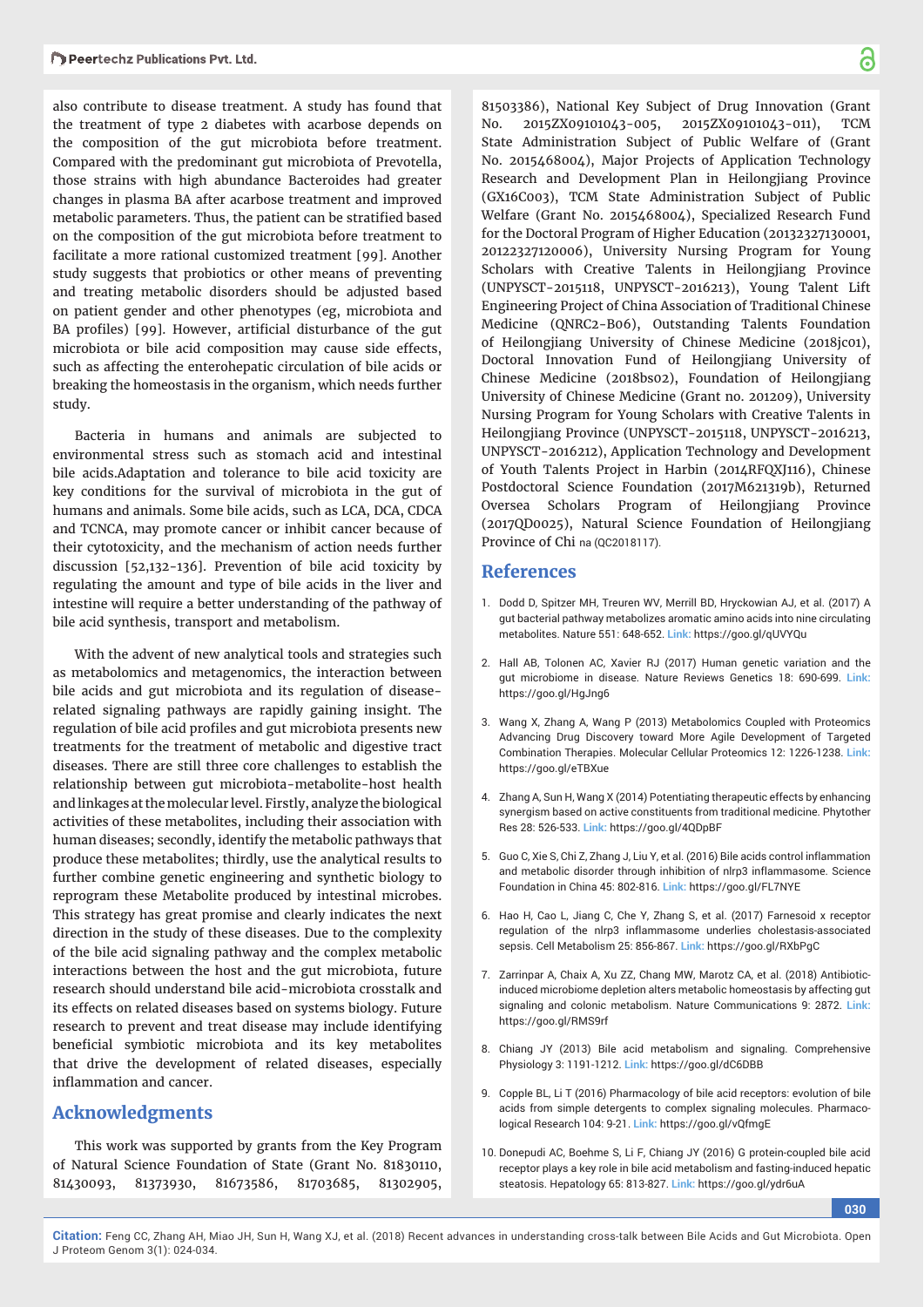- 11. Desai MS, Mathur B, Eblimit Z, Vasquez H, Taegtmeyer H, et al. (2016) Bile acid excess induces cardiomyopathy and metabolic dysfunctions in the heart. Hepatology 65: 189-201. **Link:** https://goo.gl/1P3eDq
- 12. XN Li, Zhang A, Wang M, Sun H, Liu Z, et al. (2017) Screening the active compounds of Phellodendri Amurensis cortex for treating prostate cancer by high-throughput chinmedomics. Sci Rep 7: 46234. **Link:** https://goo.gl/dAiVDv
- 13. Zhang K, Yan G, Zhang A, Sun H, Wang X (2017) Recent advances in pharmacokinetics approach for herbal medicine. RSC Advances 7: 28876- 28888. **Link:** https://goo.gl/yiyifq
- 14. Sun H, Wu F, Zhang A, Wei W, Han Y, et al. (2013) Profiling and identification of the absorbed constituents and metabolites of Schisandra lignans by ultraperformance liquid chromatography coupled to mass spectrometry. Biomed Chromatogr 27: 1511-1519. **Link:** https://goo.gl/qPw6SQ
- 15. Li X, Sun H, Zhang A (2017) High-throughput LC-MS method for the rapid characterization of multiple chemical constituents and metabolites of Da-Bu-Yin-Wan. J Sep Sci 40: 4102-4112. **Link:** https://goo.gl/o7b5xB
- 16. Ma C, Han M, Heinrich B, Fu Q, Zhang Q, et al. (2018) Gut microbiomemediated bile acid metabolism regulates liver cancer via nkt cells. Science 360: eaan5931. **Link:** https://goo.gl/sFF5X6
- 17. Cao W, Kayama H, Chen ML, Delmas A, Sun A, et al. (2017) The xenobiotic transporter mdr1 enforces t cell homeostasis in the presence of intestinal bile acids. Immunity 47: 1182-1196. **Link:** https://goo.gl/y9sZ2F
- 18. Catry E, Bindels LB, Tailleux A, Lestavel S, Neyrinck AM, et al. (2017) Targeting the gut microbiota with inulin-type fructans: preclinical demonstration of a novel approach in the management of endothelial dysfunction. Gut 67: 271- 283. **Link:** https://goo.gl/7Hr7vh
- 19. Zhang A, Sun H, Qiu S (2013) Advancing drug discovery and development from active constituents of yinchenhao tang, a famous traditional chinese medicine formula. Evidence-Based Complementray and Alternative Medicine 2013: 257909. **Link:** https://goo.gl/TwnwWS
- 20. Chiang JYL (2009) Bile acids: regulation of synthesis. Journal of Lipid Research 50: 1955-1966. **Link:** https://goo.gl/kgDWgp
- 21. Zhang A, Sun H, Wang X (2012) Serum metabolomics as a novel diagnostic approach for disease: A systematic review. Anal Bioanal Chem 404: 1239- 1245. **Link:** https://goo.gl/E3kUP6
- 22. Lefebvre P, Cariou B, Lien F, Kuipers F, Staels B (2009) Role of bile acids and bile acid receptors in metabolic regulation. Physiological Reviews 89: 147- 191. **Link:** https://goo.gl/9Akm8h
- 23. Sun H, Liu J, Zhang A (2016) Characterization of the multiple components of AcanthopanaxSenticosus stem by ultra-high performance liquid chromatography with quadrupole time-of-flight tandem mass spectrometry. Journal of Separation Science 39: 496-502. **Link:** https://goo.gl/gT9gbq
- 24. Gonzalez FJ (2012) Nuclear receptor control of enterohepatic circulation. Comprehensive Physiology 2: 2811-2828. **Link:** https://goo.gl/uauewc
- 25. Zhang Y, Zhang A, Zhang Y, Sun H, Meng X, et al. (2016) Application of Ultraperformance Liquid Chromatography with Time-of-Flight Mass Spectrometry for the Rapid Analysis of Constituents and Metabolites from the Extracts of Acanthopanaxsenticosus Harms Leaf. Pharmacogn Mag 12: 145-152. **Link:** https://goo.gl/ajSn5d
- 26. Zhang A, Sun H, Yan G (2017) Recent developments and emerging trends of mass spectrometry for herbal ingredients analysis. Trac Trends in Analytical Chemistry 94: 70-76. **Link:** https://goo.gl/WPCSwq
- 27. Wang X, Sun H, Zhang A, Wang P, Han Y (2011) Ultra-performance liquid chromatography coupled to mass spectrometry as a sensitive and

powerful technology for metabolomic studies. Sep Sci 34: 3451-3459. **Link:** https://goo.gl/wEAqFJ

- 28. Li T, Chiang JY (2014) Bile acid signaling in metabolic disease and drug therapy. Pharmacological Reviews 66: 948-983. **Link:** https://goo.gl/ZTQmPi
- 29. Zhang A, Sun H, Wang X (2014) Urinary metabolic profiling of rat models revealed protective function of scoparone against alcohol induced hepatotoxicity. Sci Rep 4: 6768. **Link:** https://goo.gl/VSXkPJ
- 30. Wahlström A, Sayin SI, Marschall HU, Bäckhed F (2016) Intestinal crosstalk between bile acids and microbiota and its impact on host metabolism. Cell Metabolism 24: 41-50. **Link:** https://goo.gl/Nrx7TE
- 31. Wang X, Lv H, Zhang A (2014) Metabolite profiling and pathway analysis of acute hepatitis rats by UPLC-ESI MS combined with pattern recognition methods. Liver Int 34: 759-770. **Link:** https://goo.gl/uBPFh4
- 32. Kliewer SA, Mangelsdorf DJ (2015) Bile acids as hormones: the fxr-fgf15/19 pathway. Digestive Diseases 33: 327-331. **Link:** https://goo.gl/mQ7aQe
- 33. Qiu S, Zhang AH, Sun H, Yan GL, Wang XJ (2014) Overview on metabolomics in traditional Chinese medicine. World J Pharmacol 3: 33-38. **Link:** https://goo.gl/zyCo5U
- 34. Wang X, Zhang A, Yan G (2014) UHPLC-MS for the analytical characterization of traditional Chinese medicines. Trac Trends in Analytical Chemistry 63: 180-187. **Link:** https://goo.gl/cVTZ37
- 35. Zhang A, Sun H, Wang X (2018) Mass spectrometry-driven drug discovery for development of herbal medicine. Mass Spectrom Rev 37: 307-320. **Link:** https://goo.gl/mCK4vd
- 36. Dawson PA (2011) Role of the intestinal bile acid transporters in bile acid and drug disposition. Handbook of Experimental Pharmacology 201: 169-203. **Link:** https://goo.gl/Rk5Hcv
- 37. Xue C, Zhang A, Sun H (2014) An improved ultra-performance liquid chromatography-electrospray ionization/quadrupole-time-of-flight highdefinition mass spectrometry method for determining ingredients of herbal Fructus corni in blood samples. Pharmacognosy Magazine 10: 422-429. **Link:** https://goo.gl/HsHMer
- 38. Li XN, Zhang A, Sun H, Song Y, Zou D, et al. (2016) Rapid discovery of absorbed constituents and metabolites in rat plasma after the oral administration of Zi Shen Wan using high-throughput UHPLC-MS with a multivariate analysis approach.Sep Sci 39: 4700-4711. **Link:** https://goo.gl/2tEbSR
- 39. Jahn D, Rau M, Hermanns HM, Geier A (2015) Mechanisms of enterohepatic fibroblast growth factor 15/19 signaling in health and disease. Cytokine & Growth Factor Reviews 26: 625-635. **Link:** https://goo.gl/PPNXdD
- 40. Zhang AH, Yu JB, Sun H, Kong L, Wang XQ, et al. (2018) Identifying qualitymarkers from Shengmai San protects against transgenic mouse model of Alzheimer's disease using chinmedomics approach. Phytomedicine. 45: 84- 92. **Link:** https://goo.gl/u3TMpo
- 41. Zhou X, Cao L, Jiang C, Xie Y, Cheng X, et al. (2014) Pparα-ugt axis activation represses intestinal fxr-fgf15 feedback signalling and exacerbates experimental colitis. Nature Communications 5: 4573. **Link:** https://goo.gl/7wssBt
- 42. Sun H, Zhang A, Yang L, Li M, Fang H, et al. (2018) High-throughput chinmedomics strategy for discovering the quality-markers and potential targets for Yinchenhao decoction. Phytomedicine. pii: S0944-7113(18)30115- 6. **Link:** https://goo.gl/1osTcx
- 43. Wang X, Zhang A, Kong L, Yu J, Gao H, et al. (2017) Rapid discovery of quality-markers from Kaixin San using chinmedomics analysis approach. Phytomedicine. pii: S0944-7113(17)30188-5. **Link:** https://goo.gl/rKLMYg
- 44. Pathak P, Liu H, Boehme S, Xie C, Krausz KW, et al. (2017) Farnesoid x receptor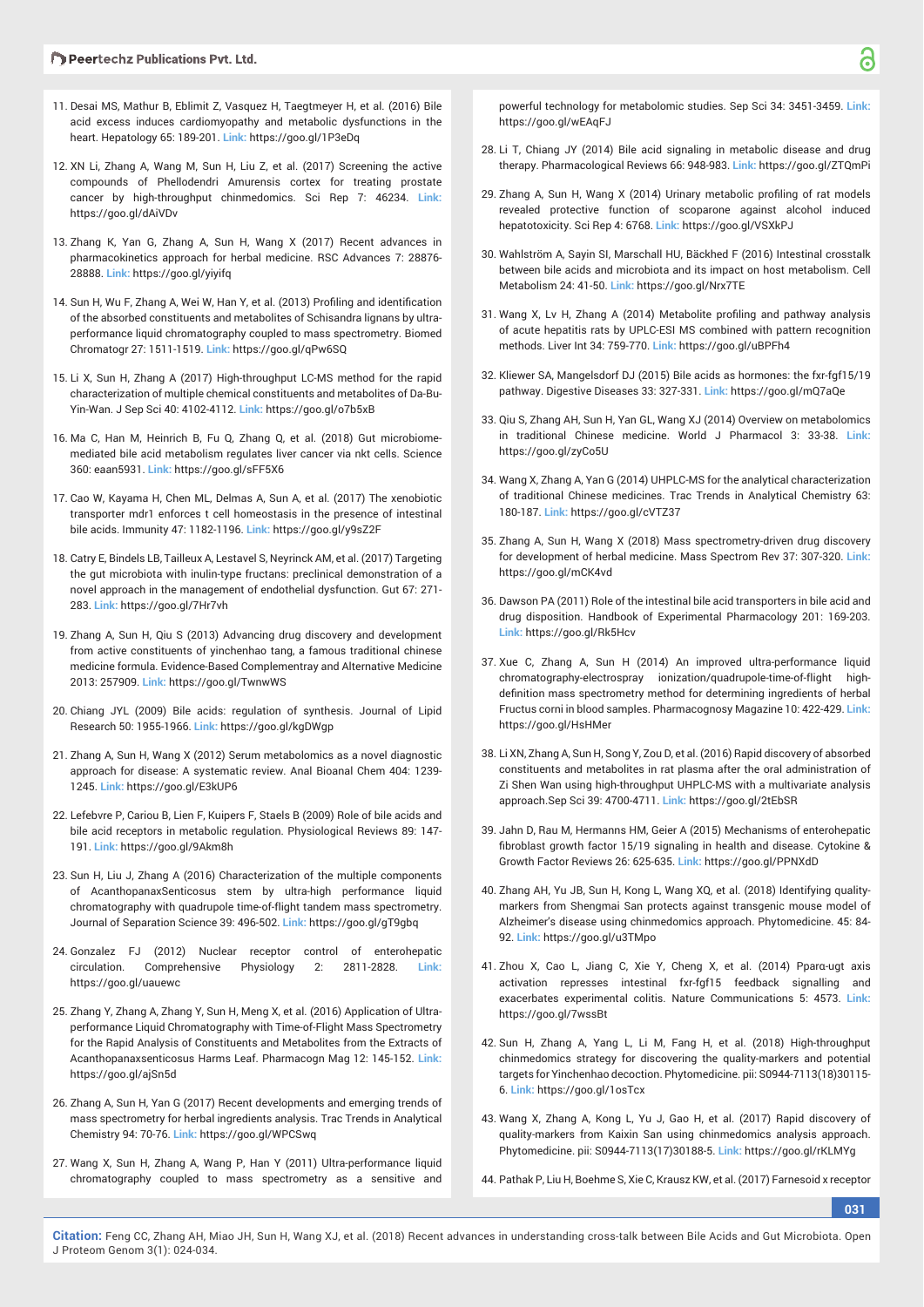induces takeda g-protein receptor 5 crosstalk to regulate bile acid synthesis and hepatic metabolism. Journal of Biological Chemistry 292: 11055-11069. **Link:** https://goo.gl/kRYzUK

- 45. Kakiyama G, Pandak WM, Gillevet PM, Hylemon PB, Heuman DM, et al. (2013) Modulation of the fecal bile acid profile by gut microbiota in cirrhosis. Gut Microbes 58: 949-955. **Link:** https://goo.gl/73Fg7S
- 46. Kuipers F, Groen AK (2017) An unexpected role for bile acid synthesis in adaptation to low temperature. Nature Medicine 23: 800-802. **Link:** https://goo.gl/zEZ4av
- 47. Wang X, Zhang A, Zhou X (2016) An integrated chinmedomics strategy for discovery of effective constituents from traditional herbal medicine. Scientific Reports 6. Link: https://goo.gl/sAumvn
- 48. Fuchs CD, Paumgartner G, Mlitz V, Kunczer V, Halilbasic E, et al. (2018) Colesevelam attenuates cholestatic liver and bile duct injury in mdr2 -/-, mice by modulating composition, signalling and excretion of faecal bile acids. Gut 67:1683-1691. **Link:** https://goo.gl/6q6Jmv
- 49. Zhang A, Liu Q, Zhao H (2016) Phenotypic characterization of nanshi oral liquid alters metabolic signatures during disease prevention. Scientific Reports 6. **Link:** https://goo.gl/J9PCJc
- 50. Pathak P, Cen X, Nichols RG, Ferrell JM, Boehme S, et al. (2018) Intestine farnesoid x receptor agonist and the gut microbiota activate gprotein bile acid receptor-1 signaling to improve metabolism. Hepatology 68: 1574-1588. **Link:** https://goo.gl/e3SqSd
- 51. Han Y, Zhang A, Sun H, Zhang Y, Meng X, et al. (2017) High-throughput ultrahigh performance liquid chromatography coupled to quadrupole time-offlight mass spectrometry method or the rapid analysis and characterization of multiplenstituents of Radix Polygalae.Sep.Sci 40: 2178-2187. **Link:** https://goo.gl/LRgxJD
- 52. Ma C, Han M, Heinrich B, Fu Q, Zhang Q, et al. (2018) Gut microbiome–mediated bile acid metabolism regulates liver cancer via nkt cells. Science 360. pii: eaan5931. **Link:** https://goo.gl/TdSUWe
- 53. Chu H, Zhang A, Han Y, Lu S, Kong L, et al. (2016) Metabolomics approach to explore the effects of Kai-Xin-San on Alzheimer's disease using UPLC/ESI-Q-TOF mass spectrometry. J Chromatogr B Analyt Technol Biomed Life Sci 1015-1016: 50-61. **Link:** https://goo.gl/1XVnEe
- 54. Swann JR, Want EJ, Geier FM, Spagou K, Wilson ID, et al. (2011) Systemic gut microbial modulation of bile acid metabolism in host tissue compartments. Proc Natl Acad Sci U S A 108: 4523-4530. **Link:** https://goo.gl/NF4SHn
- 55. Qiu S, Zhang A, Zhang T, Sun H, Guan Y, et al. (2017) Dissect new mechanistic insights for geniposide efficacy on the hepatoprotection using multiomics approach. Oncotarget 8: 108760-108770. **Link:** https://goo.gl/oeYsvg
- 56. Hartmann P, Hochrath K, Horvath A, Chen P, Seebauer CT, et al. (2018) Modulation of the intestinal bile acid-fxr-fgf15 axis improves alcoholic liver disease in mice. Hepatology 67: 2150-2166. **Link:** https://goo.gl/31LMvq
- 57. Zhang A, Zhou X, Zhao H, Zou S, Ma CW, et al. (2017) Metabolomics and proteomics technologies to explore the herbal preparation affecting metabolic disorders using high resolution mass spectrometry. Mol Biosyst 13: 320-329. **Link:** https://goo.gl/mECaod
- 58. Jiang JK, Hang XM, Min Z, Liu XL, Li DT, et al. (2010) Diversity of bile salt hydrolase activities in different lactobacilli toward human bile salts. Annals of Microbiology 60: 81-88. **Link:** https://goo.gl/RxwwHP
- 59. Jiang C, Xie C, Li F, Zhang L, Nichols RG, et al. (2015) Intestinal farnesoid x receptor signaling promotes nonalcoholic fatty liver disease. Journal of Clinical Investigation 125: 386-402. **Link:** https://goo.gl/mofwcX
- 60. Yang JY, Lee YS, Kim Y, Lee SH, Ryu S, et al. (2016) Gut commensal bacteroides acidifaciens prevents obesity and improves insulin sensitivity in mice. Mucosal Immunology 10: 104-116. **Link:** https://goo.gl/mhinJb
- 61. Zhang A, Sun H, Wang X (2017) Emerging role and recent applications of metabolomics biomarkers in obesity disease research. RSC Advances 7: 14966-14973. **Link:** https://goo.gl/PLF6Yb
- 62. Theriot CM, Koenigsknecht MJ, Jr CP, Hatton GE, Nelson AM, et al. (2014) Antibiotic-induced shifts in the mouse gut microbiome and metabolome increase susceptibility to clostridium difficile infection. Nature Communications 5: 3114. **Link:** https://goo.gl/dcR1Xs
- 63. Zhang A, Fang H, Wang Y, Yan G, Sun H, et al. (2017) Discovery and verification of the potential targets from bioactive molecules by network pharmacologybased target prediction combined with high-throughput metabolomics. RSC Adv 7: 51069-51078. **Link:** https://goo.gl/J2sWEM
- 64. Yin Q, Wang P, Zhang A, Sun H, Wu X, et al. (2013) Ultra-performance LC-ESI/ quadrupole-TOF MS for rapid analysis of chemical constituents of Shaoyao-Gancao decoction. J Sep Sci 36: 1238-1246. **Link:** https://goo.gl/7Zbux5
- 65. Del CF, Nobili V, Vernocchi P, Russo A, Stefanis C, et al. (2017) Gut microbiota profiling of pediatric nonalcoholic fatty liver disease and obese patients unveiled by an integrated meta-omics-based approach. Hepatology 65: 451- 464. **Link:** https://goo.gl/6i69jw
- 66. Dong W, Wang P, Meng X, Sun H, Zhang A, et al. (2012) Ultra-performance liquid chromatography-high-definition mass spectrometry analysis of constituents in the root of Radix Stemonae and those absorbed in blood after oral administration of the extract of the crude drug. Phytochem Anal 23: 657- 667. **Link:** https://goo.gl/dzT2yf
- 67. Shapiro H, Suez J, Elinav E (2017) Personalized microbiome-based approaches to metabolic syndrome management and prevention. Journal of Diabetes 9: 226-236. **Link:** https://goo.gl/Aa3bv8
- 68. Clayton TA, Baker D, Lindon JC, Everett JR, Nicholson, et al. (2009) Pharmacometabonomic identification of a significant host-microbiome metabolic interaction affecting human drug metabolism. Proc Natl Acad Sci 106: 14728-14733. **Link:** https://goo.gl/uNixhz
- 69. Han Y, Zhang A, Sun H (2017) High-throughput ultra-high performance liquid chromatography combined with mass spectrometry approach for the rapid analysis and characterization of multiple constituents of the fruit of Acanthopanaxsenticosus (Rupr. et Maxim.) Harms. Journal of Separation Science 40: 2178-2187. **Link:** https://goo.gl/LRhEPq
- 70. Marika Z, Petia KD, Markiewicz LH, Marcus S, Kozak LP, et al. (2016) Altered microbiota contributes to reduced diet-induced obesity upon cold exposure:. Cell Metabolism 23: 1216-1223. **Link:** https://goo.gl/j2Y1mz
- 71. Worthmann A, John C, Rühlemann MC, Baguhl M, Heinsen FA, et al. (2017) Cold-induced conversion of cholesterol to bile acids in mice shapes the gut microbiome and promotes adaptive thermogenesis. Nature Medicine 23: 839-849. **Link:** https://goo.gl/D1x5Je
- 72. Liu JH, Sun H, Zhang AH (2014) Serum pharmacochemistry combined with multiple data processing approach to screen the bioactive components and their metabolites in Mutan Cortex by ultra-performance liquid chromatography tandem mass spectrometry. Biomedical Chromatography 28: 500-510. **Link:** https://goo.gl/Lnfx27
- 73. Buffie CG, Bucci V, Stein RR, Mckenney PT, Ling L, et al. (2015) Precision microbiome reconstitution restores bile acid mediated resistance to clostridium difficile. Nature 517: 205-208. Link: https://goo.gl/o2hUwU
- 74. Sun H, Yin Q, Zhang A, Wang X (2012) UPLC–MS/MS performing pharmacokinetic and biodistribution studies of rhein. Journal of separation science 35: 2063-2068. **Link:** https://goo.gl/qq3Bo2
- 75. Sun L, Xie C, Wang G, Wu Y, Wu Q, et al. (2018) Gut microbiota and intestinal fxr mediate the clinical benefits of metformin. Nature Medicine 24: 1919-1929. **Link:** https://goo.gl/UWhnq4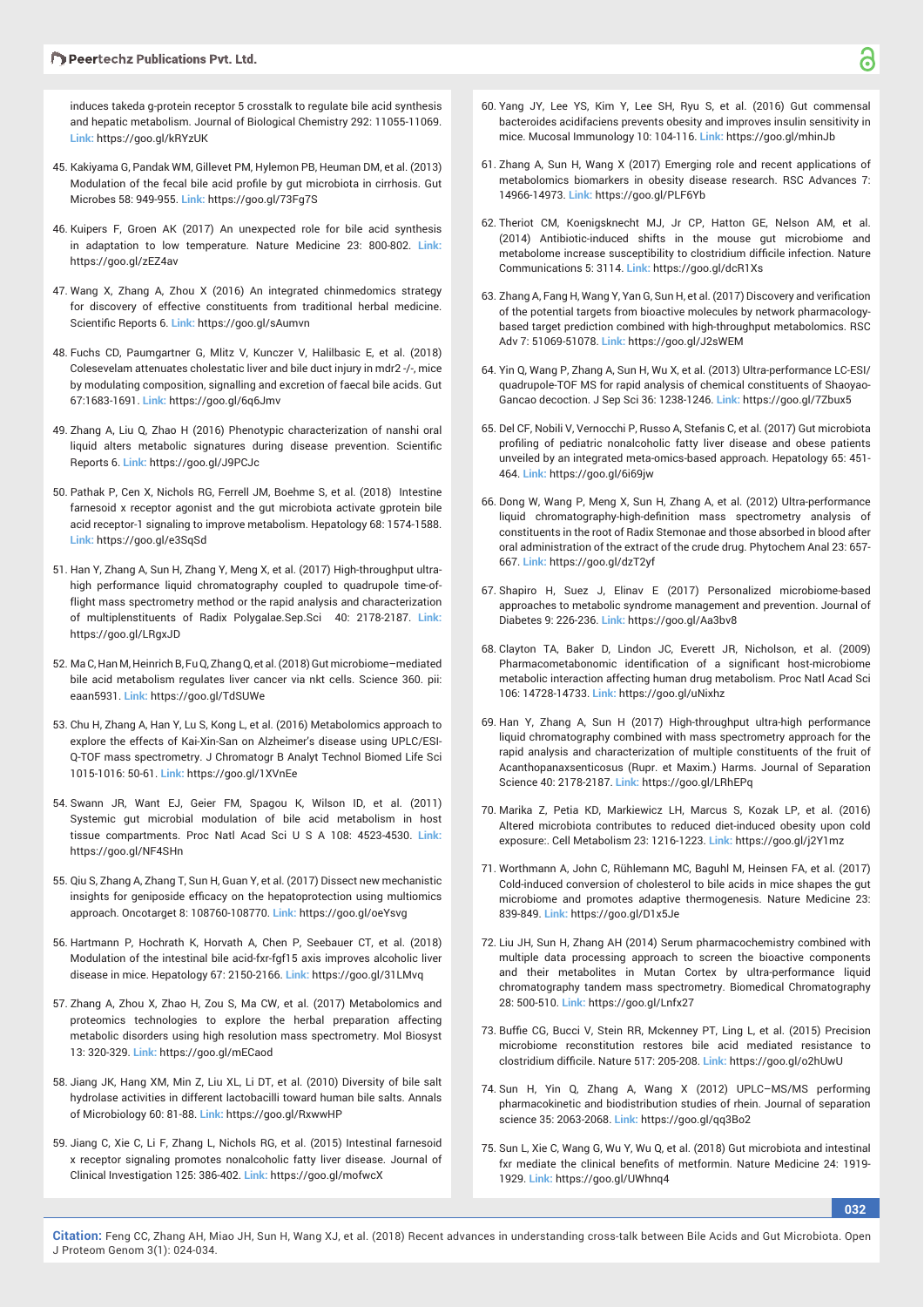- 76. Bernstein H, Bernstein C, Payne CM, Dvorak K (2009) Bile acids as endogenous etiologic agents in gastrointestinal cancer. World Journal of Gastroenterology 15: 3329-2240. **Link:** https://goo.gl/TNe3DL
- 77. Han Y, Wu F, Zhang A (2015) Characterization of multiple constituents in rat plasma after oral administration of Shengmai San using ultra-performance liquid chromatography coupled with electrospray ionization/quadrupoletime-of-flight high-definition mass spectrometry. Analytical Methods 7: 830-837. **Link:** https://goo.gl/zRtUkA
- 78. Bernstein C, Holubec H, Bhattacharyya AK, Nguyen H, Payne CM, et al. (2011) Carcinogenicity of deoxycholate, a secondary bile acid. Archives of Toxicology 85: 863-871. **Link:** https://goo.gl/p2zvHn
- 79. Xie G, Wang X, Huang F, Zhao A, Chen W, et al. (2016) Dysregulated hepatic bile acids collaboratively promote liver carcinogenesis. International Journal of Cancer, 139(8), 1764-1775.68. Xie, G. et al. Distinctly altered gut microbiota in the progression of liver disease. Oncotarget 7: 19355–19366. **Link:** https://goo.gl/KfH9Qt
- 80. Yang B, Dong W, Zhang A, Sun H, Wu F, et al. (2011) Ultra-performance liquid chromatography coupled with electrospray ionization/quadrupoletime-of-flight mass spectrometry for rapid analysis of constituents of Suanzaoren decoction. Journal of separation science 34: 3208-3215. **Link:** https://goo.gl/L9txSB
- 81. Venkatesh, Madhukumar, Mukherjee, Subhajit, Wang, & Hongwei, et al. (2014) Symbiotic bacterial metabolites regulate gastrointestinal barrier function via the xenobiotic sensor pxr and toll-like receptor 4. Immunity 41: 296-310. **Link:** https://goo.gl/izfzY3
- 82. Sun H, Wu F, Zhang A, Wei W, Han Y, et al. (2013) Pharmacokinetic study of schisandrin, schisandrol B, schisantherin A, deoxyschisandrin, and schisandrin B in rat plasma after oral administration of S hengmaisan formula by UPLC-MS. Journal of separation science 36: 485-491. **Link:** https://goo.gl/TJydLf
- 83. Swidsinski A, Loeningbaucke V, Vaneechoutte M, Doerffel Y (2010) Active crohn's disease and ulcerative colitis can be specifically diagnosed and monitored based on the biostructure of the fecal flora. Inflammatory Bowel Diseases 14: 147-161. **Link:** https://goo.gl/FvVkgy
- 84. Sun H, Dong T, Zhang A, Yang J, Yan G, et al. (2013) Pharmacokinetics of hesperetin and naringenin in the Zhi Zhu Wan, a traditional Chinese medicinal formulae, and its pharmacodynamics study. Phytotherapy Research 27: 1345-1351. **Link:** https://goo.gl/u86tY1
- 85. Vassileva G, Golovko A, Markowitz L, Abbondanzo SJ, Zeng M, et al. (2006) Targeted deletion of gpbar1 protects mice from cholesterol gallstone formation. Biochemical Journal: 398: 423-430. **Link:** https://goo.gl/Lw2AQ9
- 86. Zhao Q, Zhang A, Zong W (2017) Exploring potential biomarkers and determining the metabolic mechanism of type 2 diabetes mellitus using liquid chromatography coupled to high-resolution mass spectrometry. Rsc Advances 7: 44186-44198. **Link:** https://goo.gl/KpgRxu
- 87. Devkota S, Wang Y, Musch MW, Leone V, Fehlnerpeach H, et al. (2012) Dietary-fat-induced taurocholic acid promotes pathobiont expansion and colitis in il10-/- mice. Nature 142: 104-108. **Link:** https://goo.gl/PFEfwT
- 88. Dawson PA, Karpen SJ (2015) Intestinal transport and metabolism of bile acids. Journal of Lipid Research 56: 1085-1099. **Link:** https://goo.gl/PRRASi
- 89. Degirolamo C, Rainaldi S, Bovenga F, Murzilli S, Moschetta A (2014) Microbiota modification with probiotics induces hepatic bile acid synthesis via downregulation of the fxr-fgf15 axis in mice. Cell Reports 7: 12-18. **Link:** https://goo.gl/iuiU29
- 90. Sun H, Zhang Hl (2018) Network pharmacology combined with functional metabolomics discover bile acid metabolism as a promising target for mirabilite against colorectal cancer. RSC Adv 8: 30061-30070. **Link:** https://goo.gl/JYCBr7
- 91. Parséus A, Sommer N, Sommer F, Caesar R, Molinaro A, et al. (2017) Microbiota-induced obesity requires farnesoid x receptor. Gut 66: 429-437. **Link:** https://goo.gl/i7KBHe
- 92. Wang X, Zhang A, Yan G, Sun W, Han Y, et al. (2013) Metabolomics and proteomics annotate therapeutic properties of geniposide: targeting and regulating multiple perturbed pathways. PLoS One 8: e71403. **Link:** https://goo.gl/ehv6Pu
- 93. Wang X, Zhang A, Hui S (2016) Discovery and development of innovative drug from traditional medicine by integrated chinmedomics strategies in the post-genomic era. Trends in Analytical Chemistry 76: 86-94. **Link:** https://goo.gl/65T4qK
- 94. Zhang Y, Lee FY, Barrera G, Lee H, Vales C, et al. (2006) Activation of the nuclear receptor fxr improves hyperglycemia and hyperlipidemia in diabetic mice. Proceedings of the National Academy of Sciences of the United States of America 103: 1006-1011. **Link:** https://goo.gl/yDngQw
- 95. Zhang A, Zou D, Yan G, Tan Y, Sun H, et al. (2014) Identification and characterization of the chemical constituents of Simiao Wan by ultra high performance liquid chromatography with mass spectrometry coupled to an automated multiple data processing method. Journal of separation science 37: 1742-1747. **Link:** https://goo.gl/Y8xXi4
- 96. Gonzalez FJ, Jiang C, Patterson AD (2016) An intestinal microbiota-farnesoid x receptor axis modulates metabolic disease. Gastroenterology 151: 845- 859. **Link:** https://goo.gl/7c7ZgC
- 97. Zhang T, Zhang A, Qiu S (2016) High-throughput metabolomics approach reveals new mechanistic insights for drug response of phenotypes of geniposide towards alcohol-induced liver injury by using liquid chromatography coupled to high resolution mass spectrometry. Molecular Biosystems 73-82. **Link:** https://goo.gl/6oYfva
- 98. Jiang C, Xie C, Lv Y, Li J, Krausz KW, et al. (2015) Intestine-selective farnesoid x receptor inhibition improves obesity-related metabolic dysfunction. Nature Communications 6: 10166. **Link:** https://goo.gl/mf8EjA
- 99. Sheng L, Jena PK, Liu HX, Kalanetra KM, Gonzalez FJ, et al. (2017) Gender differences in bile acids and microbiota in relationship with gender dissimilarity in steatosis induced by diet and fxr inactivation. Scientific Reports 7: 1748. **Link:** https://goo.gl/V1i6R2
- 100. Zhang T, Zhang A, Qiu S (2016) Current Trends and Innovations in Bioanalytical Techniques of Metabolomics. Critical Reviews in Analytical Chemistry 46: 342-351. **Link:** https://goo.gl/5CdDM8
- 101. Zhang Y, Klaassen CD (2010) Effects of feeding bile acids and a bile acid sequestrant on hepatic bile acid composition in mice. Journal of Lipid Research 51: 3230-3242. **Link:** https://goo.gl/22vmAu
- 102. Hartmann P, Hochrath K, Horvath A, Chen P, Seebauer CT, et al. (2017) Modulation of the intestinal bile acid-fxr-fgf15 axis improves alcoholic liver disease in mice. Hepatology.
- 103. Liu Q, Zhang A, Wang L (2016) High-throughput chinmedomics-based prediction of effective components and targets from herbal medicine AS1350. Scientific Reports 6: 38437. Link: https://goo.gl/25xos9
- 104. Maruyama T, Miyamoto Y, Nakamura T, Tamai Y, Okada H, et al. (2002) Identification of membrane-type receptor for bile acids (m-bar). Biochem Biophys Res Commun 298: 714-719. **Link:** https://goo.gl/M3hjwN
- 105. Fang H, Zhang A, Yu J (2016) Insight into the metabolic mechanism of scoparone on biomarkers for inhibiting Yanghuang syndrome. Scientific Reports 6: 37519. **Link:** https://goo.gl/M8VZgY
- 106. Keitel V, Donner M, Winandy S, Kubitz R, Häussinger D (2008) Expression and function of the bile acid receptor tgr5 in kupffer cells. Biochemical & Biophysical Research Communications 372: 78-84. **Link:** https://goo.gl/iqPxi6